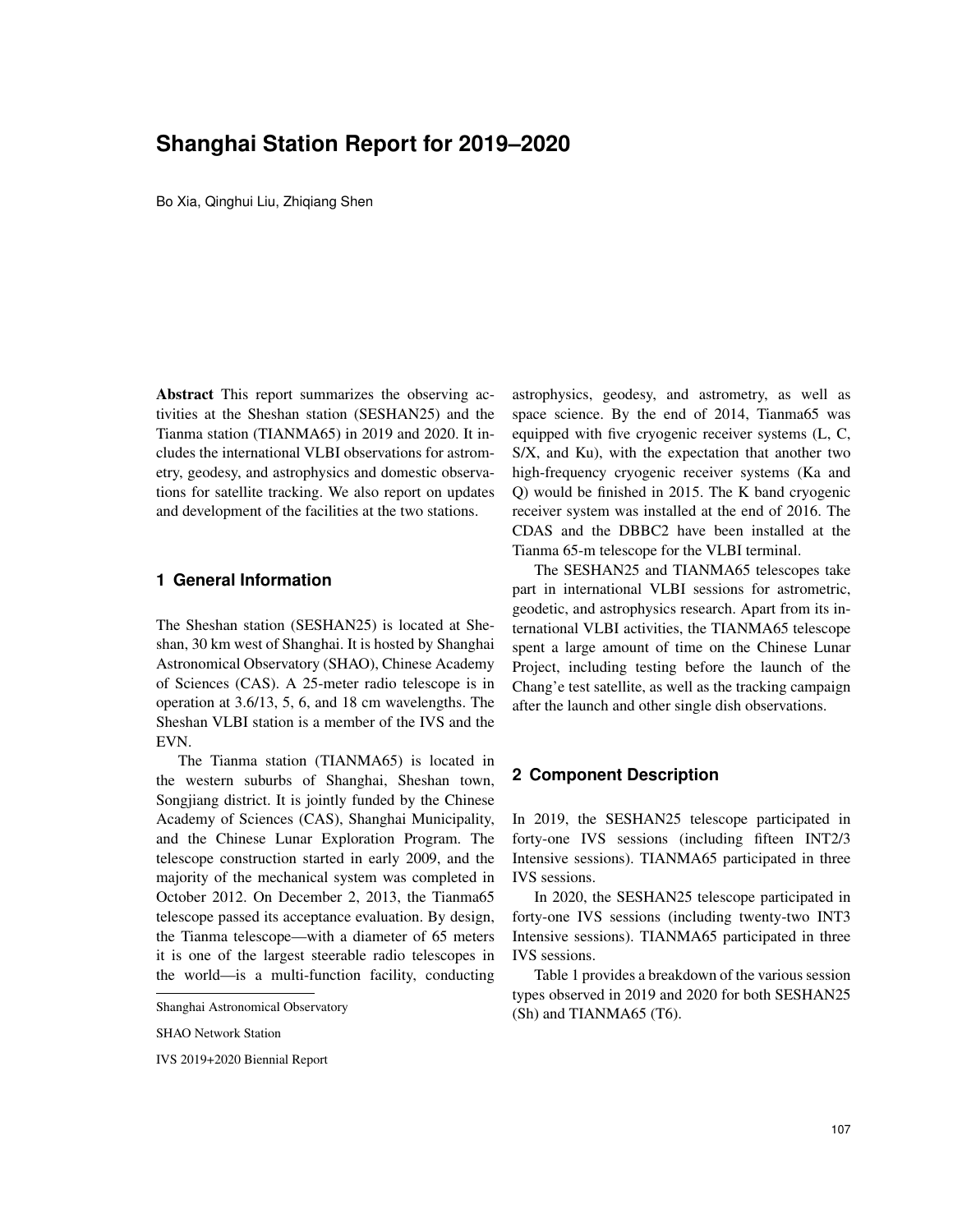| Session Type 2019 (Sh) 2020 (Sh) 2019 (T6) 2020 (T6) |    |    |  |
|------------------------------------------------------|----|----|--|
| AOV                                                  |    |    |  |
| APSG                                                 |    |    |  |
| $IVS-R1$                                             | 17 |    |  |
| $IVS-T2$                                             |    |    |  |
| $IVS-R&D$                                            |    |    |  |
| IVS-INT2                                             |    |    |  |
| <b>IVS-INT3</b>                                      |    | 22 |  |

**Table 1** Statistics of sessions observed.

#### **3 Current Status and Activities**

#### *3.1 Antenna Maintenance at SESHAN25*

From September 2019 to April 2020, we did some maintenance work on the rail track and the base of the Sheshan 25-m control room.



**Fig. 1** Antenna maintenance on the SHESHAN 25-m telescope.

The Sheshan station encountered an antenna encoder problem during the R1972 session. Repairs were carried out from November to December.

## *3.2 Antenna Maintenance at TIANMA65*

The maintenance of the Tianma radio telescope focused on eliminating the noise from the pitch axes in 2020. First, we lifted the upper structure, which is around 1,300 tons including the rational pitch mechanism, back-up structure, quadripod, and sub-reflector. Then, we welded the pitch axes, replaced bolts, and unloaded the upper load. This work lasted two months, from 15th April to 15th June. Finally, the noise disappeared, and the pointing accuracy was better. In addition, the faulty motors and reducers were replaced, and the key mechanisms were greased. The telescope is in a good running state at present.

## *3.3 Other Tasks*

• China Mars Probe of Tianwen-1: From the launch of Tianwen-1 on July 23, 2020 to December 30, 2020, 85 VLBI observations were made with the participation of the Tianma telescope. The accuracy of the VLBI time delay measurement was 0.1 ns, and the time delay rate was 0.3 ps/s, which was far better than the requirements of technical indicators. The VLBI orbit determination mission of Tianmwen-1 was successfully carried out, and three orbit corrections and one deep space maneuver were supported. VLBI is an essential means of the precise orbit determination of Tianwen-1 in each measurement and control stage, especially in the cruising stage and Mars capture stage, which plays a vital role.



**Fig. 2** Selfie of the Tianwen-1 probe, which released a small camera (2020.9.16 BJT 22:00: about 17.48 million km from Earth).

• Chang'e-5 Lunar Probe: On November 24, China launched the Chang'e-5 spacecraft, comprising an orbiter, a lander, an ascender, and a returner. Chang'e-5 consisted of eleven flight stages, four probes, and different assemblies, which were highly challenging for monitoring and controlling events. As an important station of the VLBI orbital sub-system of Chang'e-5, the Tianma telescope has participated in the VLBI orbital determination and lunar surface positioning missions of nine flight stages, including Earth–Moon transfer, Braking, Orbiting the Moon, Landing and Descent, Lunar Operation, Power Ascent, Rendezvous and